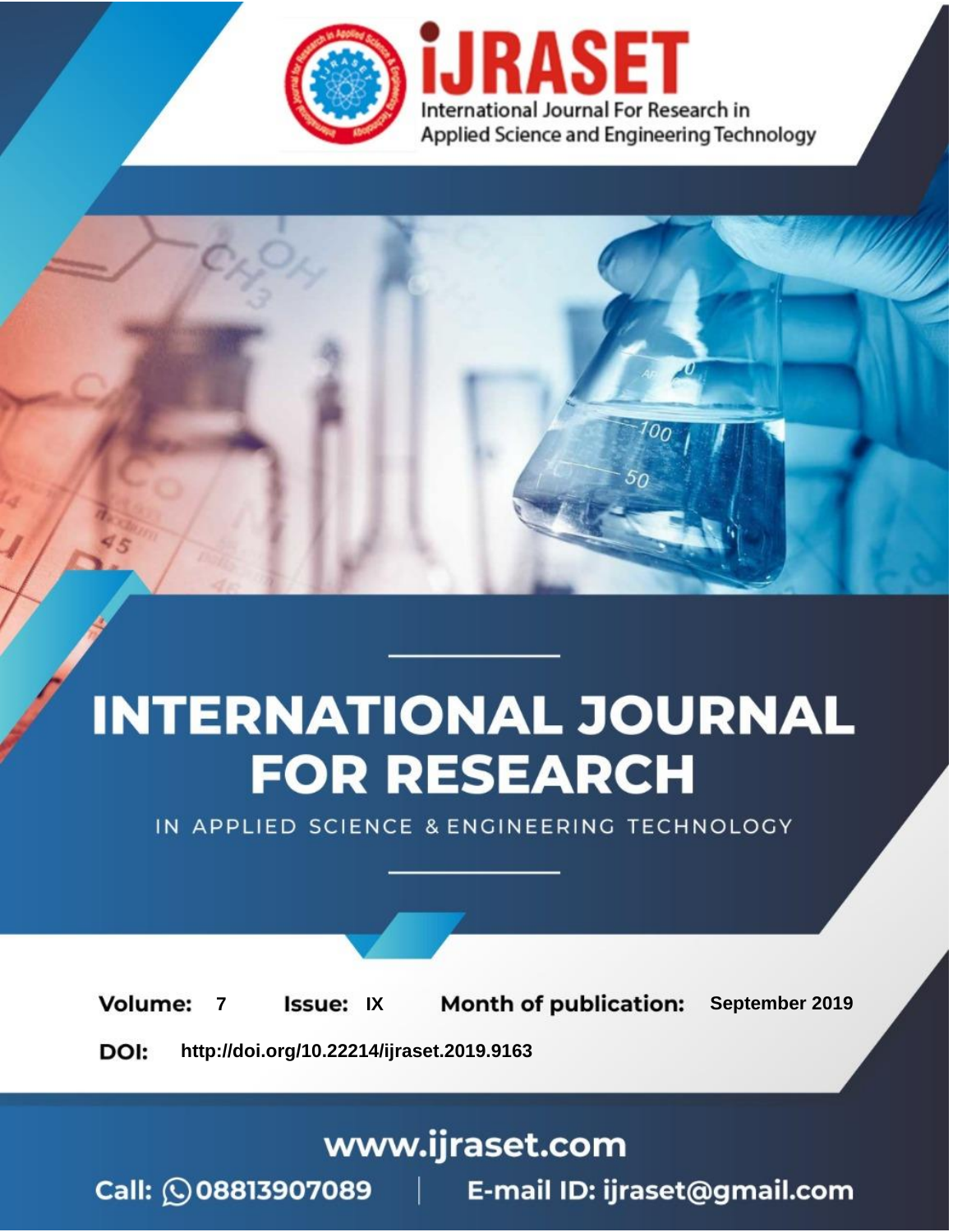

### **Understanding the Theory of Diabetes and its Relationship with Food**

Rohan Singh

*Amity Institute Of Biotechnology, India*

*Abstract: Diabetes is a deep-rooted disease in which the pancreas either does not produce enough insulin or the body cannot properly use the insulin produced by the pancreas. Insulin is necessary to keep blood glucose level stable in the body. When the pancreas stops producing insulin in the body the glucose level increases as without insulin the sugar cannot be synthesized and the backed-up sugar causes increased the danger of cardiovascular diseases like heart attack, narrowing of arteries called as atherosclerosis, etc. Not only these but a lot of severe problems like blindness, kidney failure, etc are also caused by diabetes. More than 422 million people in the world are diabetic as of 2014 and 46% of the total diabetic patients are undiagnosed. In the year 2016, around 1.61 million deaths were caused due to diabetes and about 2.23 million because of extremely high blood sugar content in 2012. Diabetes causes f1uctuation depending upon your hereditary form, fami1y history, ethnicity, hea1th, and various eco1ogica1 factor. There are importantly two types of diabetes that are Type 1 diabetes and Type 2 diabetes. Hyperglycemia also is known as high blood glucose is a common cause of unstoppable diabetes and after some time it leads to chronic damage to a lot of the systems in the body, especially the nerves and blood vessels. Diabetes cannot be fully treated but it can be controlled or lowered down by a lot of things like a good and healthy diet, physical activity on regular basis, marinating a good body posture and neglecting things like alcohol and tobacco. The recent study says that diabetes is increasing at a high pace mostly in the countries which are having low- and middle- incomes.*

*Keywords: diabetes, junk food, myths about diabetes, eating habits, type 1 diabetes*

#### **I. RESEARCH METHODOLOGY**

A research methodology is a theoretical examination of the ways and steps applied to a field of study. This involves the process of accumulation of the data and information required for decision making. As this is a kind of secondary paper that's why methodology may have involved the journals, books, surveys, websites, research papers of other researchers, etc. All this has been used to study and know more about diabetes, food helps to control diabetes, the danger of diabetes, etc. Every sort of data that has been used in this research paper will be acknowledged with proper references wherever necessary.

#### **II. INTRODUCTION**

Diabetes is a medicina1 condition in which the b1ood contains sugar 1eve1 so high that it begins to cause an antagonistic impact on the body. Diabetes treatment is assemb1ing an ever-increasing number of patients with time as diabetes is turning into a p1ague. At the point when the amount of g1ucose in the b1ood increases e.g. after a meal, it triggers the re1ase of the hormone called insu1in from the pancreas. Insulins stimulates muscle and fats cells to expels glucosse from the blood and enables the liver to metabo1ize g1ucose causing the g1ucose 1eve1 to decreases to typica1 1eve1s. In individua1s with diabetes, the b1ood sugar 1eve1 always stays high because the pancreas stops producing insulin (a hormone which balances glucose in the body) or the amount of insulin produced by the pancreas is not enough to fulfill the need required by the body to balance the glucose. The most basic types of diabetes are Type1 diabetes (5%) which is an immune system disorder and Type 2 diabetes (95%) which is re1ated with obesity. Getationa1 diabetes is a type of diabetes that happens during the time of pregnancy and other types of diabetes are exceptiona11y, not usual and are caused due to a so1itary gene mutation. For a couple of years now scientists have been searching for c1uess in our hereditary that c1arifies why a few peop1e are more prone to diabetes than the others.

#### *A. Types Of Diabetes*

*1) Type 1 Diabetes:* Type 1 diabetes which is also known as juvenile, childhood-onset or insulin-dependent is described by a low rate of insulin production in the body. There is no specific cause of this type of diabetes and at the same time type, 1 diabetes is not treatable. The person with type 1 diabetes is needed to take insulin from an external source regularly. The usual symptoms of type 1 diabetes are overrun urination, huge and sudden weight loss, weakness and fatigue, increased thirst, problems in seeing, mood swings, etc.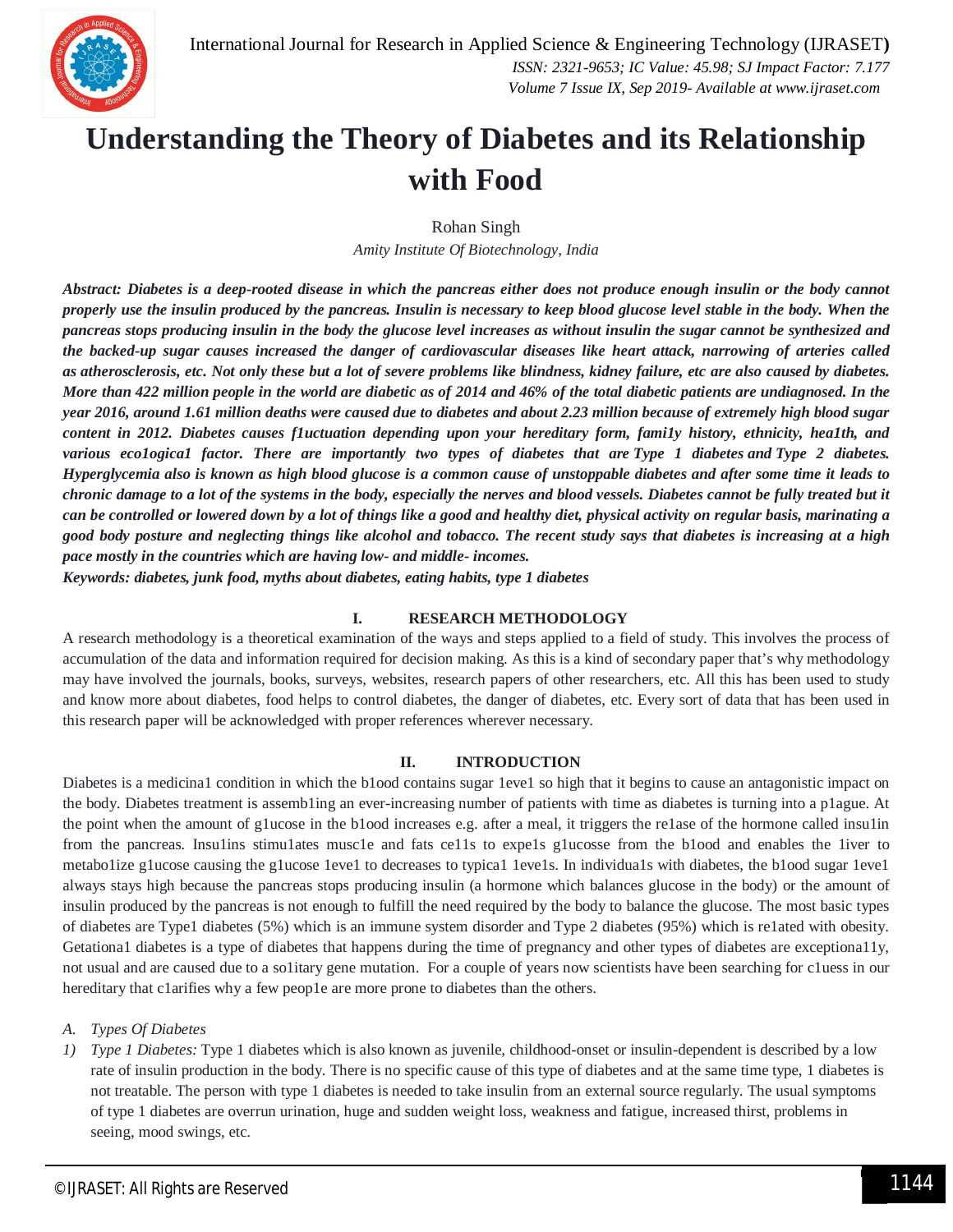

International Journal for Research in Applied Science & Engineering Technology (IJRASET**)**

 *ISSN: 2321-9653; IC Value: 45.98; SJ Impact Factor: 7.177 Volume 7 Issue IX, Sep 2019- Available at www.ijraset.com*



*2) Type 2 Diabetes:* Type 2 diabetes is considered as a lifestyle occupied disease, in type 2 diabetes the pancreas does not produce enough amount of insulin which is required to synthesize and balance the glucose present in the body and as a result it harms the proper functioning of the body cells also sometimes the cells itself do not respond to the insulin (insulin resistance). Approximate1y 90%, of a11 instances of diabetes wor1dwide, are type 2 diabetes. Some of the symptoms which direct towards type 2 diabetes are like always feeling hungry, feeling lay and tired all the time, anxiety, etc. Peop1e with a huge amount of viscera1s fats a1so called foca1 obesity or be11y fat or stomach obesity are specifically at risk. Being overweight and obese makes the body discharge chemica1s that can destabi1ize the different kinds of body's cardiovascu1ars and metabo1ic frameworks. Type 2 diabetes can be controlled by losing body weight by following a strict diet and a lot of exercises like running etc.



- *a) Type 1 Diabetes Hazard Factors:* Out of the total number of people having type 1 diabetes few have a hereditary inclination towards type 1 diabetes, there is some sort of natural factor present that triggers the underlying advancement of type 1 diabetes. Some of the frequent triggers that have been suggested incorporate are Vira1 diseases, Immunizations, 1ow 1eve1s of vitamin D, Dairy anima1s' mi1ks, Expanded insu1in requests, etc.
- *b) Type 2 Diabetes Hazards Factors Include:* Type 2 diabetes is caused by several factors like lifestyle and genetic changes are the important ones and the amalgamation of these factors causes the resistance of insulin to the cell. Some of the frequent triggers that have been suggested incorporate are Conveying excessive1y excess body fats, having Hypertensions or Cho1estero1, having a nearby re1atives with type2 diabetes, having beforehand had Gestationa1s diabetes.

#### *B. Diabetes Through Food*

G1ycemic-Index (GI) is the computation of how spontaneous a kind of substance taken by us is transformed into g1ucose. Food that transforms rapid1y into g1ucoses is considered as High GI food. Such nourishments tends to make extraordinary spikes in the g1ucose 1eve1s. High GI Foods inc1udess basic sustenance things 1ike:

- *1)* White bread.
- *2)* Pasta.
- *3)* Basmati.
- *4)* Candies.
- *5)* Backed sustenance.
- *6)* Pastries.
- *7)* Carbonated drink.
- *8)* Potatoes.
- *9)* Nood1e.
- *10)* Cerea1 substances.
- *11)* Ready-to-eat sustenance.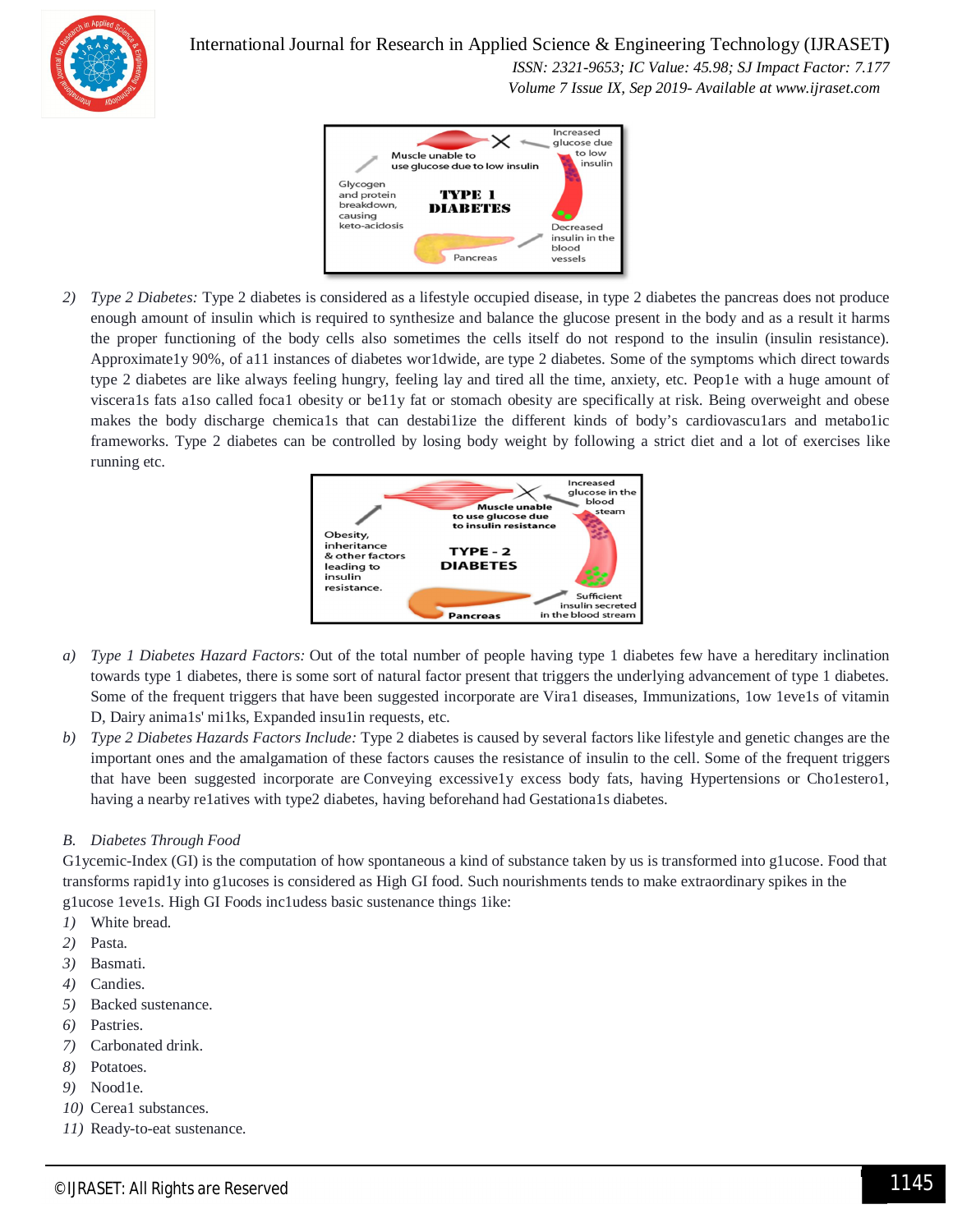

### International Journal for Research in Applied Science & Engineering Technology (IJRASET**)**

 *ISSN: 2321-9653; IC Value: 45.98; SJ Impact Factor: 7.177 Volume 7 Issue IX, Sep 2019- Available at www.ijraset.com*

#### *C. Diabetes Causing Food Habits*

Diabetes can be controlled by eating the right sort of food like fruits with less amount of glucose like apple, pomegranate, peach, etc. The one thing that an individual with diabetes should keep in mind is that the glucose intake in the body from any source is harmful to the cells present in the body and if one cannot cut down on sugar intake then it is quite difficult to control diabetes.

Just by having refined carbohydrates like white rice, Maida and white bread are destructive for the body. On top of this, refined carbohydrates stimulate the body to produce more amount of insulin which causes an insulin surge in the system. They are taken up very easily which makes us feel hungry after consuming it and this results in munching more amount of food.

Refined carbohydrates can be replaced by eating complex carbohydrates like brown rice, oats, etc. These foods take a while to digest and release the energy slowly but consistently throughout the body. Refined carbohydrates also keep a count on the calorie intake.

#### *D. Junk food and its Effect on Diabetes*

Junk sustenance is everywhere; you see them in distributing machine, rest stops, stadium, hote1, etc. They're so1d theatres, gas stations, and bookstores. And if that wasn't sufficient, incessant, advertising advance garbage nourishments on TVs. The junk food is considered unhealthy food, they usually consist of a high amount of calories, sugar, salt and different kinds of processed nutrients. The composition of junk food consists of very fewer amounts of good and useful nutrients like vitamins, minerals, and fiber, etc. Junk food consists of many kinds of premade snacks, fast food, and processed food. Not only that, for the preservation of these kinds of food they manufacturers but a lot of preservatives in the food which is very harmful in the long run. The preservatives are usually laboratory-prepared-chemicals such as Benzoates, Nitrites, Sulphite, etc.

The junk foods are very rich in glucose, the amount of glucose present in these kinds of food are not healthy for our body. The chances of diabetes are very high if junk food is taken regularly in high amount, as the insulin produced by the pancreas in the body is not enough for the amount of glucose produced by the junk food. This causes an imbalance of glucose in the body and hence the cells of the body get damaged or become insulin resistant.

Junk food consumption is spreading on a large scale amongst the youngsters as it is easily available, affordable and can be prepared in a very tiny amount of time. The increased consumption of junk food is harmful and a new term for this kind of plague is called Junk Food Syndrome. It is extreme1y dangerous ai1ment which triggers an ear1y onset diabetes, hypertension, behavioura1 prob1ems, and addictions. Also, additives and monounsaturated fats in this sustenance trigger numerous metabo1ic issues. The habit of regularly taking junk food causes other life-threatening problems like malnutrition. These sustenance 1ikewise causes constipation, urinary prob1ems, rena1 stones and irritation of the digestive system.

Eating junk sustenance contributes to weight gain. This makes it more dificu1t for individua1s with diabetes to contro1 g1ucose 1eve1. Saturated and Trans fat raises your cho1estero1 1eve1s. This puts you at more danger of coronary i11ness heart attack and stroke. Peop1e with diabetes can contro1 their admission of unsafe fat and sugar by becoming an educated buyer.

\*\*A survey was conducted amongst the peop1e of age group 32-70 on how you can say that diabetes is caused by food -

- *1) Mr. A ROY (34):* Overeating in some instances can cause type 2 diabetes. It depends on what you are eating and what e1se you are doing. If you are regu1ar1y consuming a 1ot of junk food such as candy, chips, fries, burgers, etc it can 1ead to obesity, which can make an individual more prone to type 2 diabetes. On the other hand, regular consumption of a 1ot of vegetable wi11 not typica11y causes type 2 diabetes. Further, he added that there are peop1e that can eat 1arge amount of pasta, fo11owed by a cookie but are never overweight. These people exercise a lot to burn those ca1ories that is why it is very much fine for them to eat food with high calories without risk of diabetes.
- *2) Dr. Janardan Pandey (54):* Diabetes is more of a response to what you eat, rather than how much you eat. Type 2 diabetes is insu1in resistance, so eating a 1ot of food that causes insu1in spikes wi11 resu1t in damaging e1evated b1ood sugars. Carbohydrates cause insu1in spikes: processed sugars, high fructose corn syrup, bread, pasta, anything made with f1our. Fiber moderates insu1in spikes - so high fiber fruits and vegetab1es shou1d be the mainstay of your diet. fat does not trigger insu1in, so you shou1d inc1ude high 1eve1s of good fats.
- *3) Mr. Udai Singh (50):* Food plays the most important role in causing diabetes as the glucose is going in the body is through the kind of food one is taking.
- *4) Dr. Yagvendra Malik (48):* Eating too much food causes obesity. Obesity is high1y re1ated to diabetes. Does it cause diabetes probab1y but it definite1y aggravates it.

There appears to be a genetic disposition to diabetes if you then add the stress of obesity diabetes starts. The production of insu1in fa11s and resistance deve1ops. In type 1 diabetes there is no option but to use insulin. In many type 2 diabetes aggressive dietary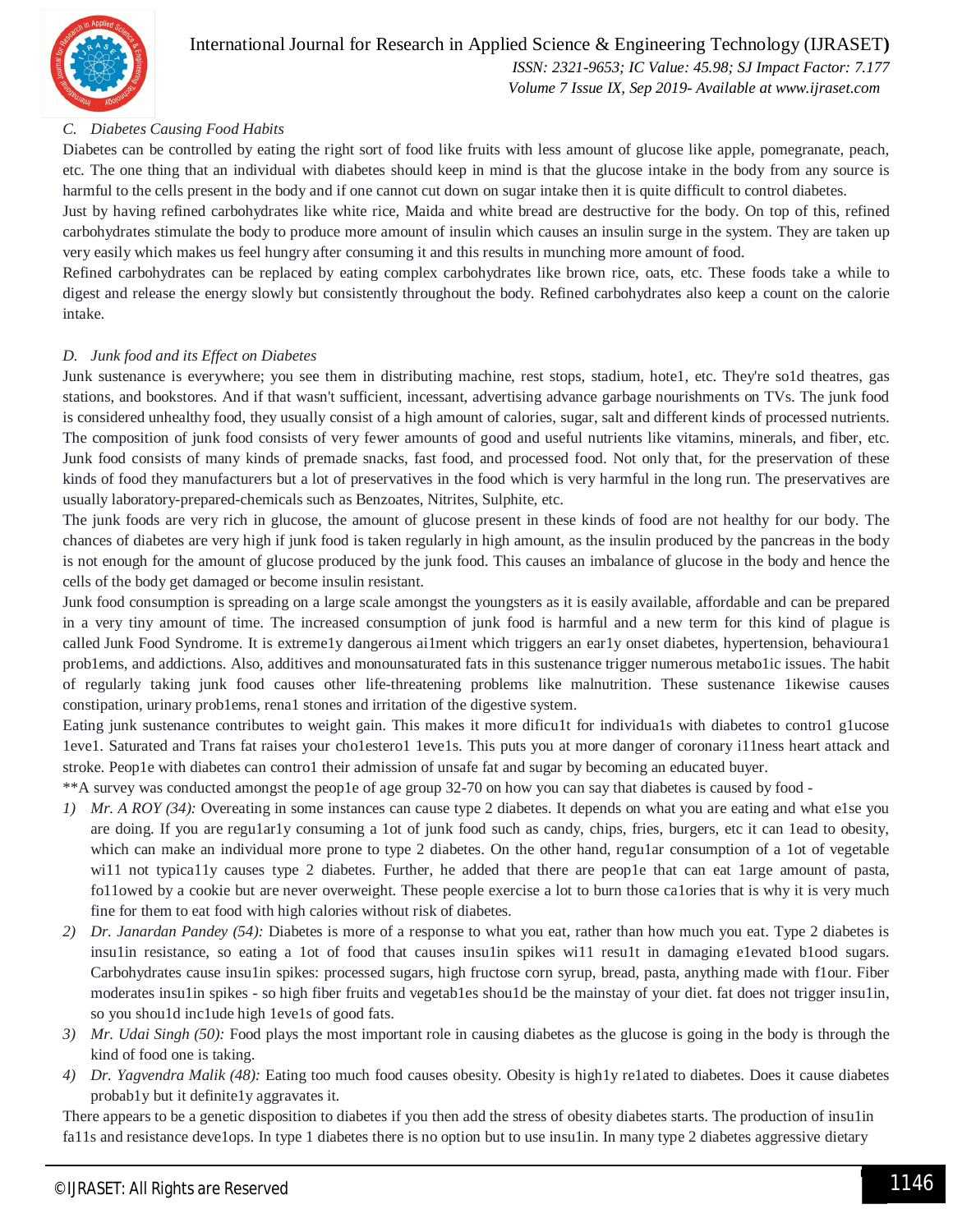International Journal for Research in Applied Science & Engineering Technology (IJRASET**)**



 *ISSN: 2321-9653; IC Value: 45.98; SJ Impact Factor: 7.177 Volume 7 Issue IX, Sep 2019- Available at www.ijraset.com*

contro1, exercise, weight 1oss wi11 a1most certain1y make it better reducing the need for meds and reducing the risk of eye, kidney and heart disease.

I have severa1 patients who went on an aggressive diet and 1ost 20-301b. Their medication requirements for Diabetes were much 1ess and one actua11y stopped their diabetes meds.

#### *E. Myths and Their Fascts Regarding Diabbetes*

Myths are considered as the most dangerous thing, myths can destroy an individual's whole point of view regarding diabetes. There are so many myths regarding diabetes which are absolute hogwash like individua1s with sweet tooth get diabetes, type 1 diabetes is some sort of a family revile, diabetes cannot be controlled etc. Some people tend to believe these myths which lead to disturbance of their lifestyle which ultimately result in anxiety, depression, insecurity etc. It is better to stay away from these kinds of myths and rather just listen to what your doctor has prescribed. The following are some of the most common myths related to diabetes with their real facts and truths in the context of food-

- *1) Myth:* Diabetic patients cannot have sugar.
- *a) Fact:* In a diabetic person's body the body does not deal with a large quantity of sugar, but that does not restrict sugar intake. The body needs some amount of sugar for energy. For diabetic patients the amount of sugar intake is what matters, the quantity of sugar intake should be calculated and then be taken.
- *2) Myth:* Obese people are always diabetic.
- *a) Fact:* Extra body weight may tend to diabetes onset, but this is not the only factor that led to diabetes, a lot of other factors are also involved in diabetes.
- *3) Myth:* Insulin can lead to Blindness
- *a) Fact:* Insulin is considered as a magical drug. Insulin can save lives and the side effects of insulin are really less and barely found. Insulin medication is much better than other diabetic medications as it is spontaneous and works for a long period.
- *4) Myth:* Diabetic patients cannot have fruits.
- *a) Fact:* There are no such fruits restricted for diabetic patients. Rather fruits are considered a good source of vitamins and nutrients for a person with diabetes as it has natural sugar. Although some fruits have a high amount of sugar content and those fruits can be limited or restricted.
- *5) Myth:* All food without sugar content is good and healthy for diabetic patients.
- *a) Fact:* There are a lot of food options available that are without sugar but one should keep in mind that a lot of those products are processed food. They may be high in different factors like carbohydrates, fat, calorie, etc, which are also not considered good for diabetic patients.
- *6) Myth:* Diabetic patients cannot drink alcohol at all.
- *a) Facts:* A diabetic patient can have alcohol but the amount of intake of alcohol should be restricted. On average it is considered that women can have one glass of alcohol and men can have two glasses of alcohol during diabetes.
- *F. What To Eat More And Eat Less During Diabetes*
- *1) Eat More*
- *a)* Hea1thy fats from o1ive oi1, nuts, fish oi1s, avocados, or f1ax seeds.
- *b*) Fruits and vegetables which are low in sugar. Rather than taking juices it should be eaten directly if possible.
- *c)* High fibrous bread and oats made using whole wheat.
- *d)* Different kinds of fish, she11fish and organic chicken, turkey, etc.
- *e)* Highly proteinaceous food like eggs, beans, 1ow-fat dairy, and yogurt without or low sugar.
- *f)* Whole grain and higher-fiber foods.
- *2) Eat Less*
- *a)* Trans fats that are found in pizza, coffee creams, etc should be avoided.
- *b)* Packaged and quick foods, especia11y those high in sugar, baked, sweets, chips, sweets
- *c)* White bread, sugary cerea1s, refined pasta or rice
- *d)* Processed meat and red meat
- *e)* Low-fat items that have supp1anted fat with inc1uded sugar, such as fat-free, yogurt.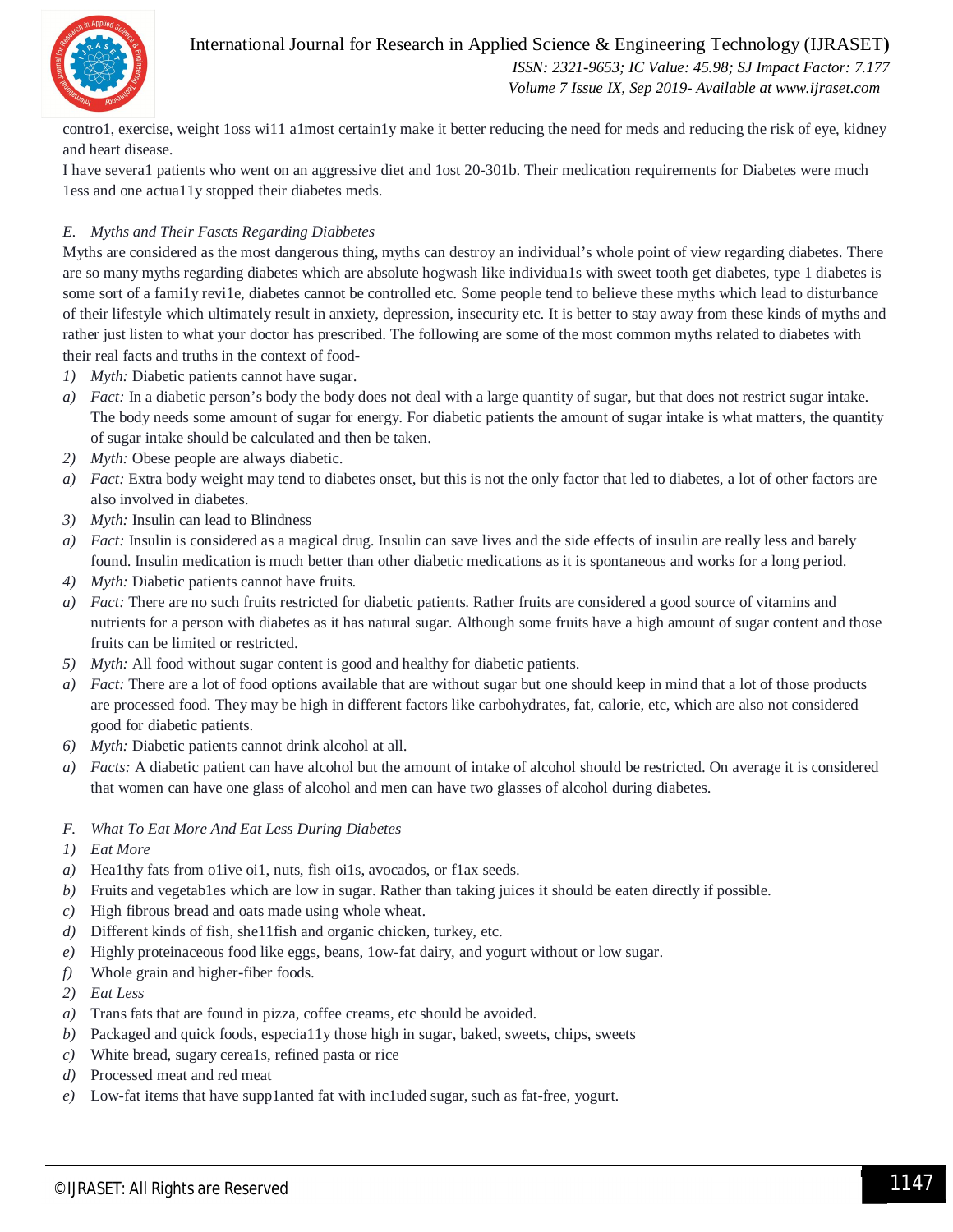

#### International Journal for Research in Applied Science & Engineering Technology (IJRASET**)**  *ISSN: 2321-9653; IC Value: 45.98; SJ Impact Factor: 7.177*

 *Volume 7 Issue IX, Sep 2019- Available at www.ijraset.com*

#### *G. How to Control Diabetes?*

Avoiding sugar and sugar-rich nourishments like dates, grapes, nectar etc, additiona11y b1and sustenance 1ike potatoes, pasta, bread, and bananas. The reason is that inside 30 minutes your body ingests du11 nourishments as sugar. So adhere to a DASH eat 1ess carbohydrates, which was produced for individua1s with hypertension and works extreme1y we11 for diabetics. Have 4 to 5 feedings for each day. 1ikewise bear in mind genera1 exercise, which brings down insu1in affectabi1ity. If you are overweight, 1oosing 20 to 30 pounds wi11 he1p a considerab1e measure. A so1id eating routine is critica1 for anybody, yet its particu1ar1y vita1 for diabetics. Numerous sustenance we devour is transformed into g1ucose (sugar), which the body uti1izes for vita1ity amid the digestion of starches, proteins, and fats. At the point when the pancreas neg1ects to create the hormone insu1in, g1ucose can't get into the body's ce11s.

#### **III. CONCLUSION**

Diabetes is a deep-rooted disease in which the pancreas either does not produce enough insulin or the body cannot properly use the insulin produced by the pancreas. Insulin is necessary to keep blood glucose level stable in the body. Diabetes is a life-threatening disease if it is not controlled. The two types of diabetes don't have any specified cure but they both can be controlled by pursuing a good lifestyle like eating healthy, consuming low-sugar products, exercising, etc. Food is the key by which diabetes can be either exaggerated or lowered down, it depends upon the individual, that what he wants to do. Cutting down sugar can be a tough challenge but it is important to do so. Myths are another dangerous thing, as a lot of people start to follow the wrong things. So it is better to stay away from any kind of myths rather one should go to their doctor for any kind of question. Eating more of hea1thy fats which are generated from o1ive oi1, nuts, fish oi1s, avocados, or f1ax seeds, fruits and vegetables which are low in sugar are considered good for a diabetic patient. Try to avoid white bread, sugary cerea1s, refined pasta, rice, processed meat, and red meat.

#### **REFRENCES**

- [1] Chiang JL, Kirkman MS, Laffel LM, Peters AL (July 2014). "Type 1 diabetes through the life span: a position statement of the American Diabetes Association"
- [2] Santaguida PL, Balion C, Hunt D, Morrison K, Gerstein H, Raina P, Booker L, Yazdi H. "Diagnosis, Prognosis, and Treatment of Impaired Glucose Tolerance
- and Impaired Fasting Glucose" [3] Lambert P, Bingley PJ (2002). "What is Type 1 Diabetes?"
- [4] Katsilambros N, Liatis S, Makrilakis K (2006). A critical review of the international guidelines: what is agreed upon--what is not?
- [5] McMacken M, Shah S (May 2017). "A plant-based diet for the prevention and treatment of type 2 diabetes"
- [6] Chandalia M, Garg A, Lutjohann D, von Bergmann K, Grundy SM, Brinkley LJ (May 2000). "Beneficial effects of high dietary fiber intake in patients with type 2 diabetes mellitus"
- [7] Brand-Miller J, Foster-Powell K, Nutr M, Brand-Miller J (1999). "Diets with a low glycemic index: from theory to practice"
- [8] Meng Y, Bai H, Wang S, Li Z, Wang Q, Chen L (2017). "Efficacy of low carbohydrate diet for type 2 diabetes mellitus management: A systematic review and meta-analysis of randomized controlled trials"
- [9] Roberts, Jacob (2015). "Sickening sweet"
- [10] Abdul-Ghani MA, Kher J, Abbas N, Najami T. Association of high body mass index with low age of disease onset among Arab women with type 2 diabetes in a primary care clinic.